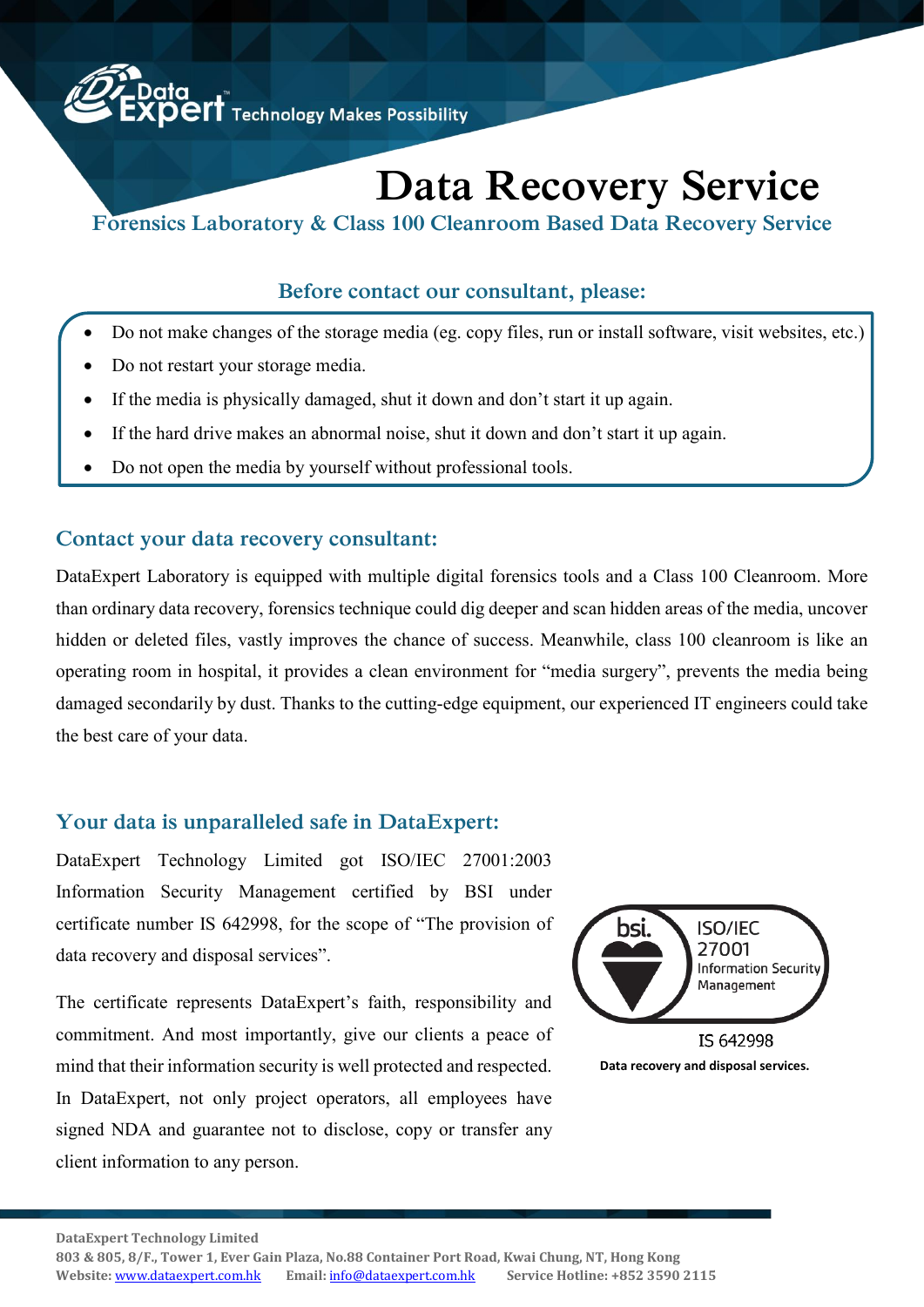# **LData<br>EXPEIT** Technology Makes Possibility

### **What data can be recovered?**

#### **Media Type**

- Hard drive, micro drive, RAID, NAS, SAN, etc
- Magnetic tape (DLT, LTO etc)
- CD/DVD/Blue ray optical disc
- Digital albums frame, MP3/MP4 player, PDA
- PC, tablet, cellphone, smartphone
- iMac, Macbook, Powerbook, iPhone, iPad, iPod, etc
- SSD drive, CF, SD card, Mico SD, MS, USB drives
- SyQuest, MO, ZIP, floppy diskettes

#### **Operating Systems**

- Windows 2000/XP/Vista/7/8
- Windows NT/Server2003/Server2008/Server2012
- Windows 95/98/98SE/ME
- DOS/Windows 3.X
- Mac OS
- Unix, Linux
- iOS, Android, Windows Mobile, Symbian, etc
- Novell NetWare
- $\bullet$  OS/2
- All database systems

#### **File Type**

- Office documents
- Emails
- Pictures
- Videos
- Chats and instant messenger histories
- Social network communications